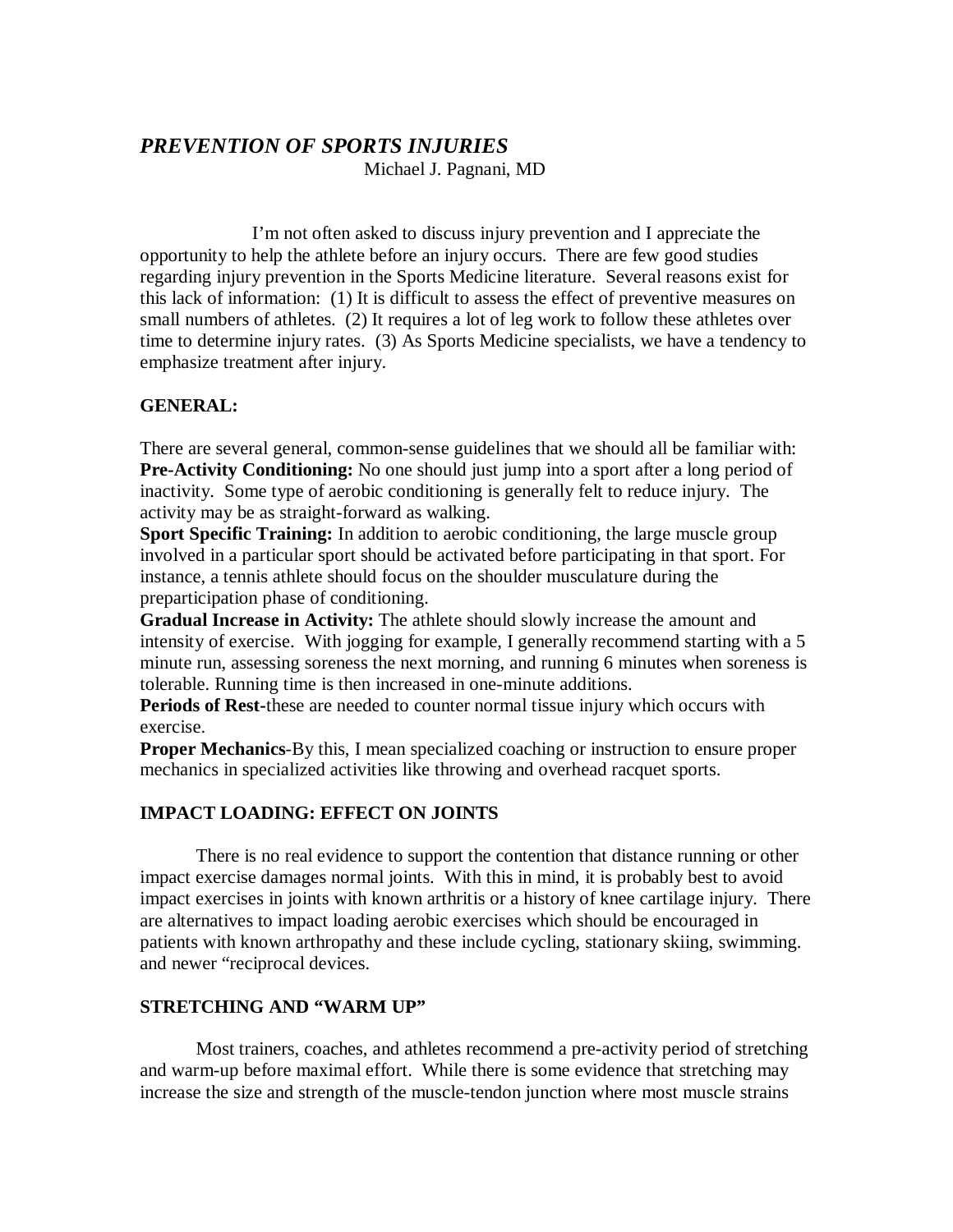occur, there has never been a conclusive study proving that stretching or warming up results in a reduction in injury. Despite this lack of clear scientific evidence, most of us involved in the care of elite athletes have seen abundant support for these activities. Many "tightly muscled" athletes seem to have a predisposition to muscle pulls. Stretching and warming up may also optimize performance. Finally, these activities are part of the ritual of sport. There is little downside to them and they may have significant benefit.

### **ICE/HEAT**

 Warming and cooling devices have been shown to penetrate only a few millimeters into the body when applied to the skin. Ice causes blood vessels below the skin's surface to shrink in size. This shrinkage may reduce pain. Neither heat nor cold is likely to penetrate deeply enough to affect a deep injury to a muscle or tendon. Ice is probably better than heat in the first few days after a specific traumatic injury. There is a trend away from the use of ice and heat in the training of elite athletes.

### **KNEE BRACING**

 There is little evidence to support the use of knee bracing to prevent knee ligament injuries in athletes with normal knees. In this case, there are several wellcontrolled studies on this subject: Some show a slight increase in injury with braces, others reveal a slight decrease in injury rates. The consensus is that they cannot prevent abnormal knee motion at the forces which cause knee ligament injury.

 There may be some role for knee brace in selected patients although this too is controversial. Potential indications would include kneecap problems, known ligament deficiency, and patient preference. Even with a known ligament deficiency, however, these braces are able to decrease abnormal motions only at the loads associated with slow walking.

### **KNEE LIGAMENT INJURIES**

 There is an epidemic of ACL injuries in adolescent female athletes. With the increased participation of female athletes in sports requiring quick starting and stopping and rapid lateral movement, we should all encourage early participation of girls in preschool musculoskeletal training As of yet, there is no method of predicting the specific "at risk" athlete for a knee ligament injury. My best advice to actively prevent injury is to encourage quadriceps and hamstring strengthening. These exercises increase the stability of the knee joint and should increase resistance to the abnormal forces which can tear a ligament. Again, exercise should be encouraged in girls at an early age.

### **KNEECAP PAIN**